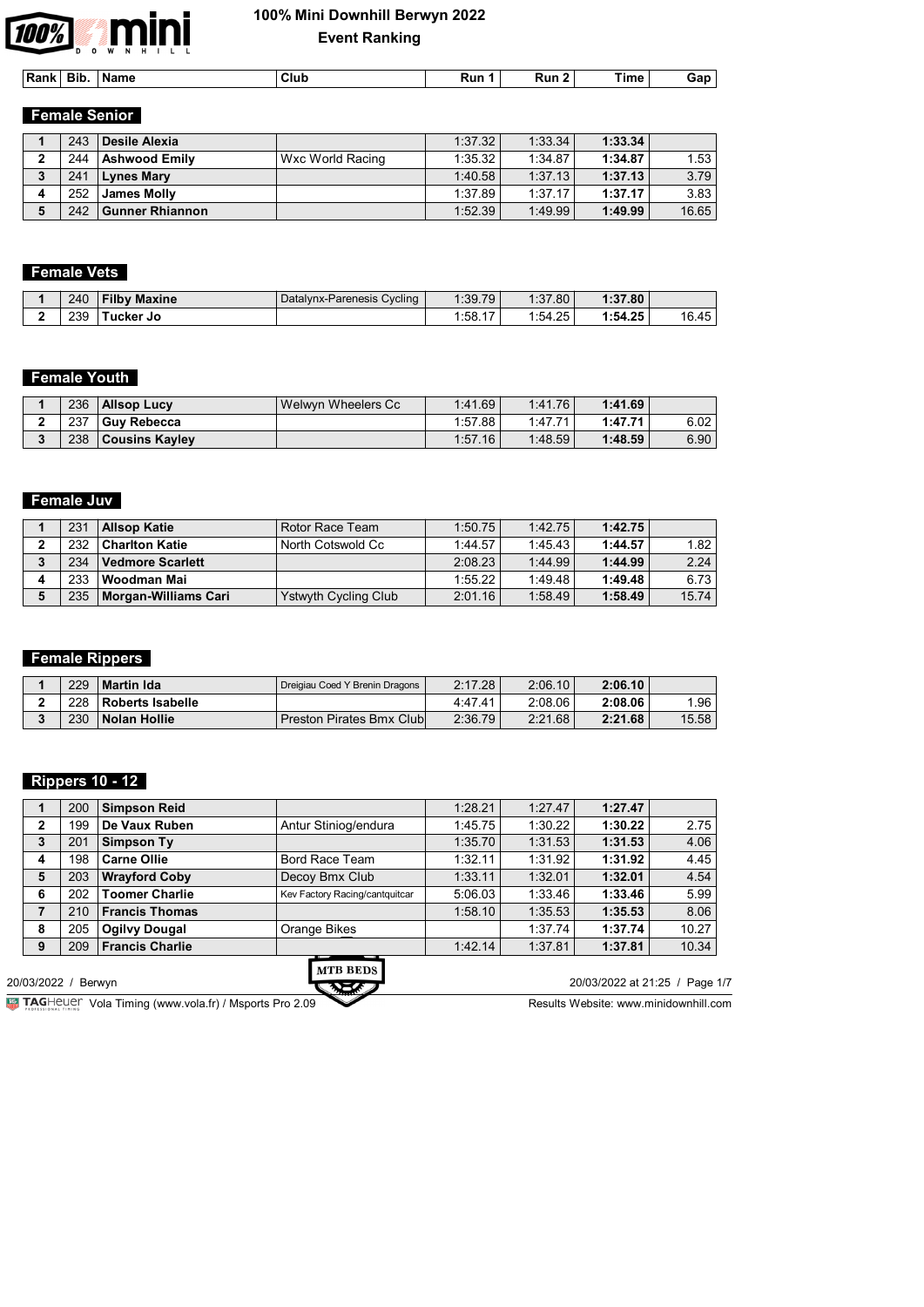

| Rank |     | Bib.   Name                    | Club                      | Run 1   | Run 2   | Time    | Gap   |
|------|-----|--------------------------------|---------------------------|---------|---------|---------|-------|
|      |     |                                |                           |         |         |         |       |
| 10   | 213 | <b>Morgan Owen</b>             |                           | 1:39.50 | 1:39.20 | 1:39.20 | 11.73 |
| 11   | 214 | <b>Neate Jamie</b>             |                           | 1:42.15 | 1:41.49 | 1:41.49 | 14.02 |
| 12   | 216 | <b>Williams Casey</b>          |                           | 1:43.22 | 1:42.42 | 1:42.42 | 14.95 |
| 13   | 204 | <b>Barden Alfie</b>            |                           | 1:48.74 | 1:42.73 | 1:42.73 | 15.26 |
| 14   | 225 | <b>Willis Finn</b>             |                           | 1:49.44 | 1:45.48 | 1:45.48 | 18.01 |
| 15   | 218 | <b>Jones Edward</b>            | <b>Bruntwood Park Bmx</b> | 1:49.98 | 1:47.34 | 1:47.34 | 19.87 |
| 16   | 220 | <b>Dibb Walter</b>             |                           | 1:54.03 | 1:47.60 | 1:47.60 | 20.13 |
| 17   | 212 | <b>Mcmahon Logan</b>           |                           | 1:53.55 | 1:52.15 | 1:52.15 | 24.68 |
| 18   | 215 | <b>Unwin Jack</b>              |                           | 2:28.79 | 1:54.52 | 1:54.52 | 27.05 |
| 19   | 245 | Morgan Dylan                   |                           | 2:02.12 | 1:56.06 | 1:56.06 | 28.59 |
| 20   | 207 | <b>Pecikiewicz Patryk</b>      |                           | 1:59.80 | 1:58.12 | 1:58.12 | 30.65 |
| 21   | 226 | <b>Shotton Johnson Charlie</b> |                           | 1:59.49 | 1:58.38 | 1:58.38 | 30.91 |
| 22   | 208 | <b>Ryczel Max</b>              | Radmax Racing             | 2:01.86 | 2:00.08 | 2:00.08 | 32.61 |
| 23   | 219 | <b>Ransom Blake</b>            | Ransom                    | 2:23.79 | 2:02.50 | 2:02.50 | 35.03 |
| 24   | 222 | <b>King Seb</b>                | Dad                       | 2:48.12 | 2:04.33 | 2:04.33 | 36.86 |
| 25   | 256 | <b>Burton Jack</b>             |                           | 2:13.58 | 2:05.63 | 2:05.63 | 38.16 |
| 26   | 223 | Peace Jacob                    |                           | 2:13.72 | 2:10.82 | 2:10.82 | 43.35 |
| 27   | 249 | <b>Davies Dion</b>             |                           | 2:33.02 | 2:14.33 | 2:14.33 | 46.86 |
| 28   | 18  | Jones Eli                      |                           | 2:14.72 | 2:24.19 | 2:14.72 | 47.25 |

#### **DNF - Run 1**

| 205<br><b>BIKES</b><br>pougai<br>$\mathbf{1.01}$ |  |  |  |  |
|--------------------------------------------------|--|--|--|--|
|                                                  |  |  |  |  |

## **Hardtail**

| 247 | Buchanan Jim          |                                | 1:29.04 | 1:30.26 | 1:29.04 |                  |
|-----|-----------------------|--------------------------------|---------|---------|---------|------------------|
| 196 | Crosbie Kieran        | Radical All Mountain Cycles Lt | 1:31.08 | 1:30.40 | 1:30.40 | .36 <sup>1</sup> |
| 195 | <b>Robbins Martin</b> |                                | 1:44.67 | 1:59.81 | 1:44.67 | 15.63            |
| 197 | <b>Huxley Sean</b>    | Tradeck Ltd / Bikeology Liverp | 4:15.58 | 3:29.59 | 3:29.59 | 2:00.55          |

### **Juvenile 13-14**

|                | 157 | De Vaux Nathan           | Antur Stiniog/endura    | 1:24.15 | 1:22.10 | 1:22.10 |       |
|----------------|-----|--------------------------|-------------------------|---------|---------|---------|-------|
| $\mathbf{2}$   | 159 | <b>Wood Joshua</b>       | Joe's Bikes Gt Bicycle  | 1:23.45 | 1:24.07 | 1:23.45 | 1.35  |
| 3              | 167 | <b>Maplesden Thomas</b>  |                         | 1:24.87 | 1:23.83 | 1:23.83 | 1.73  |
| 4              | 166 | <b>Maplesden Daniel</b>  |                         | 1:27.42 | 1:24.00 | 1:24.00 | 1.90  |
| 5              | 165 | Killeen Noah             | Mid Shropshire Wheelers | 1:27.35 | 1:24.15 | 1:24.15 | 2.05  |
| 6              | 163 | <b>Fletcher Haydn</b>    |                         | 1:26.34 | 1:24.77 | 1:24.77 | 2.67  |
| $\overline{7}$ | 162 | <b>Drelincourt Flynn</b> | Sorted Racegear         | 1:28.51 | 1:25.53 | 1:25.53 | 3.43  |
| 8              | 170 | <b>Eddon Rory</b>        |                         | 1:26.82 | 1:26.98 | 1:26.82 | 4.72  |
| 9              | 186 | <b>Hayes Dylan</b>       | The Collective Mtb      | 1:28.92 | 1:27.33 | 1:27.33 | 5.23  |
| 10             | 161 | <b>Carson Alex</b>       | Dyffryn Conwy           | 1:31.37 | 1:28.02 | 1:28.02 | 5.92  |
| 11             | 193 | <b>Sumner Sebastion</b>  |                         | 1:29.47 | 1:28.36 | 1:28.36 | 6.26  |
| 12             | 189 | <b>Morris Osian</b>      |                         | 1:31.83 | 1:29.76 | 1:29.76 | 7.66  |
| 13             | 160 | <b>Baxter Charlie</b>    | Ystwyth Cc              | 1:30.81 | 1:29.92 | 1:29.92 | 7.82  |
| 14             | 168 | <b>Weeks James</b>       | Revtothelimit.Co.Uk     | 1:33.32 | 1:31.27 | 1:31.27 | 9.17  |
| 15             | 174 | <b>Ransom Leo</b>        | Ransom                  | 1:35.75 | 1:33.29 | 1:33.29 | 11.19 |



20/03/2022 / Berwyn 20/03/2022 at 21:25 / Page 2/7

**VOLAGE VOLA Timing (www.vola.fr) / Msports Pro 2.09**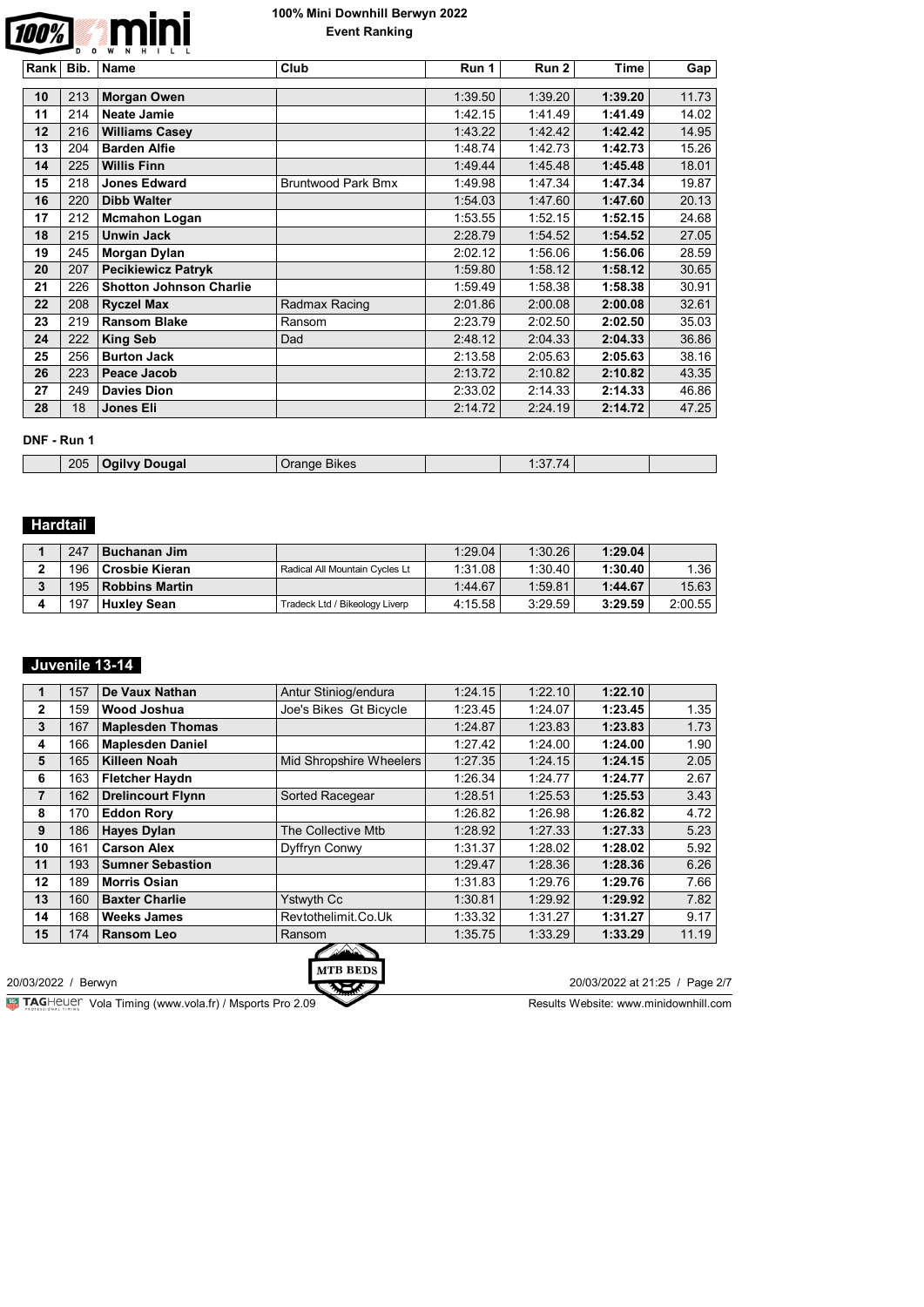

| Rank | Bib. | <b>Name</b>             | Club                           | Run 1   | Run 2   | <b>Time</b> | Gap   |
|------|------|-------------------------|--------------------------------|---------|---------|-------------|-------|
|      |      |                         |                                |         |         |             |       |
| 16   | 190  | <b>Nolan Corey</b>      | Preston Pirates Bmx Club       | 1:37.45 | 1:33.69 | 1:33.69     | 11.59 |
| 17   | 164  | <b>Hughes Louie</b>     | Kev Factory Racing             | 1:35.23 | 1:35.85 | 1:35.23     | 13.13 |
| 18   | 184  | <b>Delderfield Will</b> | <b>Hamsterley Trailblazers</b> | 1:39.22 | 1:35.65 | 1:35.65     | 13.55 |
| 19   | 259  | <b>Williams Thomos</b>  |                                | 1:41.40 | 1:36.20 | 1:36.20     | 14.10 |
| 20   | 169  | <b>Cooper Felix</b>     | <b>Ride Bikes</b>              | 1:37.32 | 1:38.81 | 1:37.32     | 15.22 |
| 21   | 172  | <b>Neate Oliver</b>     |                                | 1:42.31 | 1:37.78 | 1:37.78     | 15.68 |
| 22   | 175  | <b>Roderick Byron</b>   |                                | 1:44.36 | 1:38.11 | 1:38.11     | 16.01 |
| 23   | 192  | <b>Stoneley Ollie</b>   |                                | 1:42.66 | 1:39.49 | 1:39.49     | 17.39 |
| 24   | 176  | <b>Shepherd Keagan</b>  | Clwb Beicio Antur Stiniog      | 1:39.50 |         | 1:39.50     | 17.40 |
| 25   | 178  | <b>Carless Ed</b>       |                                | 1:44.25 | 1:42.34 | 1:42.34     | 20.24 |
| 26   | 185  | <b>Goodsmith Theo</b>   |                                | 1:45.97 | 1:42.85 | 1:42.85     | 20.75 |
| 27   | 177  | <b>Tedaldi Gio</b>      |                                | 1:43.29 | 1:49.76 | 1:43.29     | 21.19 |
| 28   | 194  | <b>Tilt Jonny</b>       |                                | 1:44.63 | 1:45.40 | 1:44.63     | 22.53 |
| 29   | 179  | <b>Davie Archie</b>     |                                | 1:49.55 | 1:46.03 | 1:46.03     | 23.93 |
| 30   | 180  | <b>Hurley Philo</b>     |                                | 1:52.58 | 1:46.60 | 1:46.60     | 24.50 |
| 31   | 173  | <b>Platt Jake</b>       |                                | 1:48.43 | 1:46.74 | 1:46.74     | 24.64 |
| 32   | 158  | <b>Johnson Harry</b>    |                                | 2:13.32 | 1:46.85 | 1:46.85     | 24.75 |
| 33   | 191  | <b>Simpson Dougal</b>   |                                | 1:50.30 | 1:49.41 | 1:49.41     | 27.31 |
| 34   | 183  | <b>Brooks Jack</b>      |                                | 1:49.44 | 2:01.64 | 1:49.44     | 27.34 |
| 35   | 261  | <b>Ellis Sam</b>        |                                | 1:54.90 | 1:52.13 | 1:52.13     | 30.03 |
| 36   | 187  | Luckett Jack            |                                | 1:56.51 | 1:52.67 | 1:52.67     | 30.57 |
| 37   | 181  | <b>Woodley Joshua</b>   | <b>Bluehawk Trading</b>        | 2:04.21 | 1:59.14 | 1:59.14     | 37.04 |
| 38   | 188  | <b>Martin Josh</b>      |                                | 2:06.48 | 2:10.08 | 2:06.48     | 44.38 |
| 39   | 182  | <b>Bosi William</b>     |                                | 2:19.24 | 2:19.69 | 2:19.24     | 57.14 |

#### **DNF - Run 2**

| 76<br>Keagan<br>`lwh<br><b>Stinior</b><br>™vb Beicio Antur<br>шен |  |  |  |  |
|-------------------------------------------------------------------|--|--|--|--|
|                                                                   |  |  |  |  |

#### **Youth 15-16**

| 155 | <b>Turtle Sam</b>      | Royal Racing / 7idp/ Tag Metal | 1:21.91 | 1:19.64 | 1:19.64 |       |
|-----|------------------------|--------------------------------|---------|---------|---------|-------|
| 154 | <b>Smith William</b>   |                                | 1:23.15 | 1:21.21 | 1:21.21 | 1.57  |
| 122 | <b>Carson Tom</b>      | Dyffryn Conwy                  | 1:24.57 | 1:22.28 | 1:22.28 | 2.64  |
| 135 | <b>Andrews Oliver</b>  | Pedal Mtb                      | 1:22.90 | 1:22.73 | 1:22.73 | 3.09  |
| 156 | <b>Hakes Oscar</b>     | <b>Cliff Pratt Racing</b>      | 1:23.69 | 1:23.10 | 1:23.10 | 3.46  |
| 121 | Passberger Rubin       | 100% Me                        | 1:25.77 | 1:23.89 | 1:23.89 | 4.25  |
| 143 | <b>Eddon Max</b>       |                                | 1:25.02 | 1:25.64 | 1:25.02 | 5.38  |
| 116 | <b>Gelder Rhys</b>     |                                | 1:25.35 | 1:27.67 | 1:25.35 | 5.71  |
| 138 | <b>Chafer Daniel</b>   |                                | 1:27.14 | 1:25.41 | 1:25.41 | 5.77  |
| 147 | <b>Keith Jack</b>      |                                | 1:28.66 | 1:26.14 | 1:26.14 | 6.50  |
| 141 | <b>Docherty Finley</b> |                                | 1:27.38 | 1:26.24 | 1:26.24 | 6.60  |
| 246 | <b>Buchanan Todd</b>   |                                | 1:27.63 | 1:27.24 | 1:27.24 | 7.60  |
| 144 | <b>Goodwin Jack</b>    |                                | 1:28.75 | 1:27.86 | 1:27.86 | 8.22  |
| 146 | <b>Harvey Anthony</b>  |                                | 1:32.44 | 1:28.77 | 1:28.77 | 9.13  |
| 117 | <b>Jones Mo</b>        | <b>Ridgehill Syndicated</b>    | 1:29.41 | 1:29.75 | 1:29.41 | 9.77  |
| 152 | <b>Oliver Harvey</b>   |                                |         | 1:29.45 | 1:29.45 | 9.81  |
| 139 | <b>Cooper Fin</b>      |                                | 1:33.32 | 1:30.59 | 1:30.59 | 10.95 |
| 149 | <b>Lawson Thomas</b>   | Romiley Bike Shed              | 1:32.52 | 1:30.76 | 1:30.76 | 11.12 |
| 126 | <b>Lloyd Dylan</b>     |                                | 1:33.63 | 1:30.93 | 1:30.93 | 11.29 |
|     |                        |                                |         |         |         |       |

**MTB BEDS** 

20/03/2022 / Berwyn 20/03/2022 at 21:25 / Page 3/7

**VOLAGE WEBSITE:** Vola Timing (www.vola.fr) / Msports Pro 2.09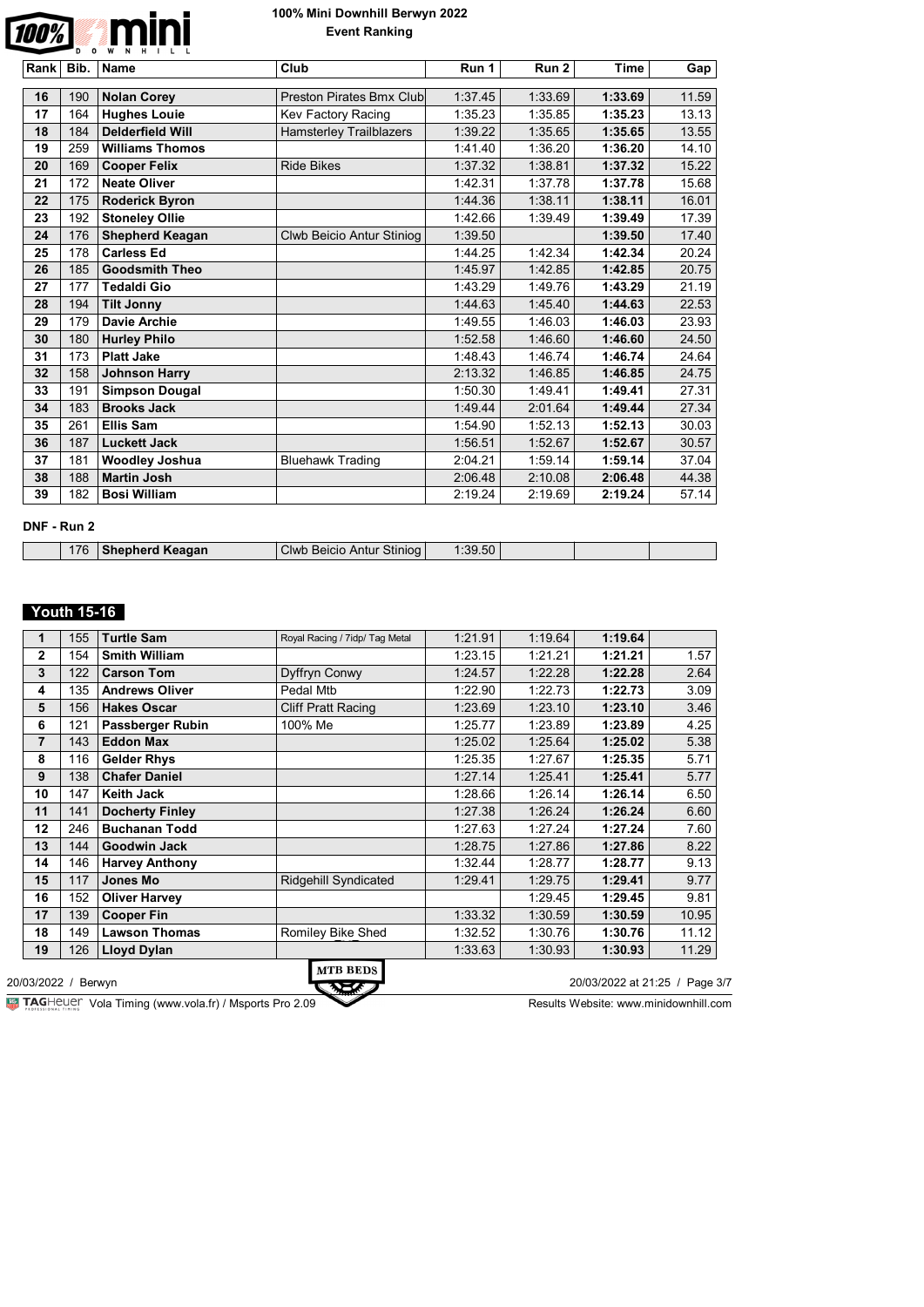

| Rank | Bib. | <b>Name</b>            | Club                    | Run 1   | Run 2   | <b>Time</b> | Gap   |
|------|------|------------------------|-------------------------|---------|---------|-------------|-------|
|      |      | <b>Lancaster Chris</b> |                         |         |         |             |       |
| 20   | 250  |                        |                         | 1:36.93 | 1:31.12 | 1:31.12     | 11.48 |
| 21   | 127  | <b>Mallalue Lucas</b>  | Whitekite Photography   | 1:34.25 | 1:31.19 | 1:31.19     | 11.55 |
| 22   | 120  | <b>Winston Owen</b>    | Cmbdc                   | 1:31.21 | 1:41.13 | 1:31.21     | 11.57 |
| 23   | 148  | <b>Kennan Ben</b>      | <b>Bc Club</b>          | 1:34.70 | 1:32.05 | 1:32.05     | 12.41 |
| 24   | 140  | <b>Cummings Oscar</b>  |                         | 1:32.40 | 1:32.88 | 1:32.40     | 12.76 |
| 25   | 123  | <b>Booth Reuben</b>    |                         | 1:34.55 | 1:32.65 | 1:32.65     | 13.01 |
| 26   | 136  | <b>Bath Adam</b>       |                         | 1:42.34 | 1:32.76 | 1:32.76     | 13.12 |
| 27   | 134  | <b>Schwarcz Alex</b>   |                         | 1:40.03 | 1:34.20 | 1:34.20     | 14.56 |
| 28   | 153  | Reade Joshua           |                         | 1:34.33 | 1:44.02 | 1:34.33     | 14.69 |
| 29   | 133  | <b>Portman Oliver</b>  |                         | 1:37.30 | 1:34.58 | 1:34.58     | 14.94 |
| 30   | 124  | <b>Jeffries Harry</b>  | <b>Bc Club</b>          | 1:37.07 | 1:35.42 | 1:35.42     | 15.78 |
| 31   | 132  | <b>Jefferson Jack</b>  |                         | 2:05.17 | 1:35.62 | 1:35.62     | 15.98 |
| 32   | 125  | <b>Kemp Fin</b>        |                         | 1:40.43 | 1:36.88 | 1:36.88     | 17.24 |
| 33   | 137  | <b>Bentley Olly</b>    |                         | 1:39.58 | 1:37.54 | 1:37.54     | 17.90 |
| 34   | 145  | <b>Graham Clem</b>     | Mid Shropshire Wheelers | 1:40.61 | 1:37.72 | 1:37.72     | 18.08 |
| 35   | 129  | <b>Williams Noah</b>   | Newport Shropshire Cc   | 1:51.84 | 1:38.31 | 1:38.31     | 18.67 |
| 36   | 142  | <b>Earl Thomas</b>     |                         | 1:40.87 | 1:38.52 | 1:38.52     | 18.88 |
| 37   | 151  | <b>Oakley William</b>  |                         | 1:39.22 |         | 1:39.22     | 19.58 |
| 38   | 255  | <b>Reed Cassian</b>    |                         | 1:45.92 | 1:41.39 | 1:41.39     | 21.75 |
| 39   | 254  | <b>Povey Luke</b>      |                         | 1:55.08 | 1:44.15 | 1:44.15     | 24.51 |
| 40   | 251  | <b>Buzuk Jacob</b>     |                         | 1:56.16 | 1:47.19 | 1:47.19     | 27.55 |
| 41   | 262  | <b>Frater Leo</b>      |                         | 1:50.93 | 5:40.98 | 1:50.93     | 31.29 |
| 42   | 130  | <b>Broadbelt Ellis</b> |                         | 1:52.94 | 1:57.71 | 1:52.94     | 33.30 |
| 43   | 131  | <b>Cooke Jamie</b>     |                         | 1:54.18 | 1:56.04 | 1:54.18     | 34.54 |

#### **DNF - Run 1**

| $\overline{AB}$<br>152 | . .<br>$-1$<br><b>Oliver Harvey</b> |  | $\Lambda$ <sub><math>\Gamma</math></sub><br>ററ |  |
|------------------------|-------------------------------------|--|------------------------------------------------|--|
|                        |                                     |  |                                                |  |

### **DNF - Run 2**

| 15 <sup>1</sup><br><u>чиннанн</u> | $-39.22$<br>$-1.1$ |  |  |
|-----------------------------------|--------------------|--|--|
|                                   |                    |  |  |

### **Junior 17-18**

| 1              | 107 | <b>Brazier Joshua</b>    | The Trailhead Bicycle Co     | 1:16.65 | 1:16.34 | 1:16.34 |       |
|----------------|-----|--------------------------|------------------------------|---------|---------|---------|-------|
| $\mathbf{2}$   | 108 | Cartlidge Jake           | <b>Green Snow Collective</b> | 1:17.69 | 1:17.64 | 1:17.64 | 1.30  |
| 3              | 114 | <b>Turner Brandon</b>    | <b>Blazing Bikes</b>         | 1:31.23 | 1:20.78 | 1:20.78 | 4.44  |
| 4              | 100 | <b>Cartwright Daniel</b> |                              | 1:23.87 | 1:23.99 | 1:23.87 | 7.53  |
| 5              | 93  | <b>Cannone Connor</b>    |                              | 1:25.44 | 1:25.25 | 1:25.25 | 8.91  |
| 6              | 103 | <b>Earley Charlie</b>    |                              | 1:26.26 | 1:25.27 | 1:25.27 | 8.93  |
| $\overline{7}$ | 105 | <b>Furber Joseph</b>     |                              | 1:26.25 | 1:25.31 | 1:25.31 | 8.97  |
| 8              | 112 | <b>Jones Tristan</b>     | #jibcrew                     | 1:27.49 | 1:26.32 | 1:26.32 | 9.98  |
| 9              | 106 | <b>Kenning Joseph</b>    | Caravan Clty                 | 1:26.83 | 1:26.96 | 1:26.83 | 10.49 |
| 10             | 109 | <b>Croft Samuel</b>      | <b>Dialled Telemetry</b>     | 1:27.12 | 1:27.87 | 1:27.12 | 10.78 |
| 11             | 102 | <b>Eardley Dan</b>       |                              | 1:28.71 | 1:30.84 | 1:28.71 | 12.37 |
| 12             | 111 | Davis Ben                | <b>Modufit Ltd</b>           | 1:29.40 | 1:28.84 | 1:28.84 | 12.50 |
| 13             | 98  | <b>Wood Jayden</b>       |                              | 1:29.11 | 1:29.01 | 1:29.01 | 12.67 |
| 14             | 99  | <b>Boyes Dylan</b>       | Hsw                          | 1:29.27 | 1:43.97 | 1:29.27 | 12.93 |
| 15             | 104 | <b>Earley Jack</b>       | $\sqrt{2}$                   | 1:35.13 | 1:30.84 | 1:30.84 | 14.50 |

**MTB BEDS** 

20/03/2022 / Berwyn 20/03/2022 at 21:25 / Page 4/7

**VOLAGE VOLA Timing (www.vola.fr) / Msports Pro 2.09**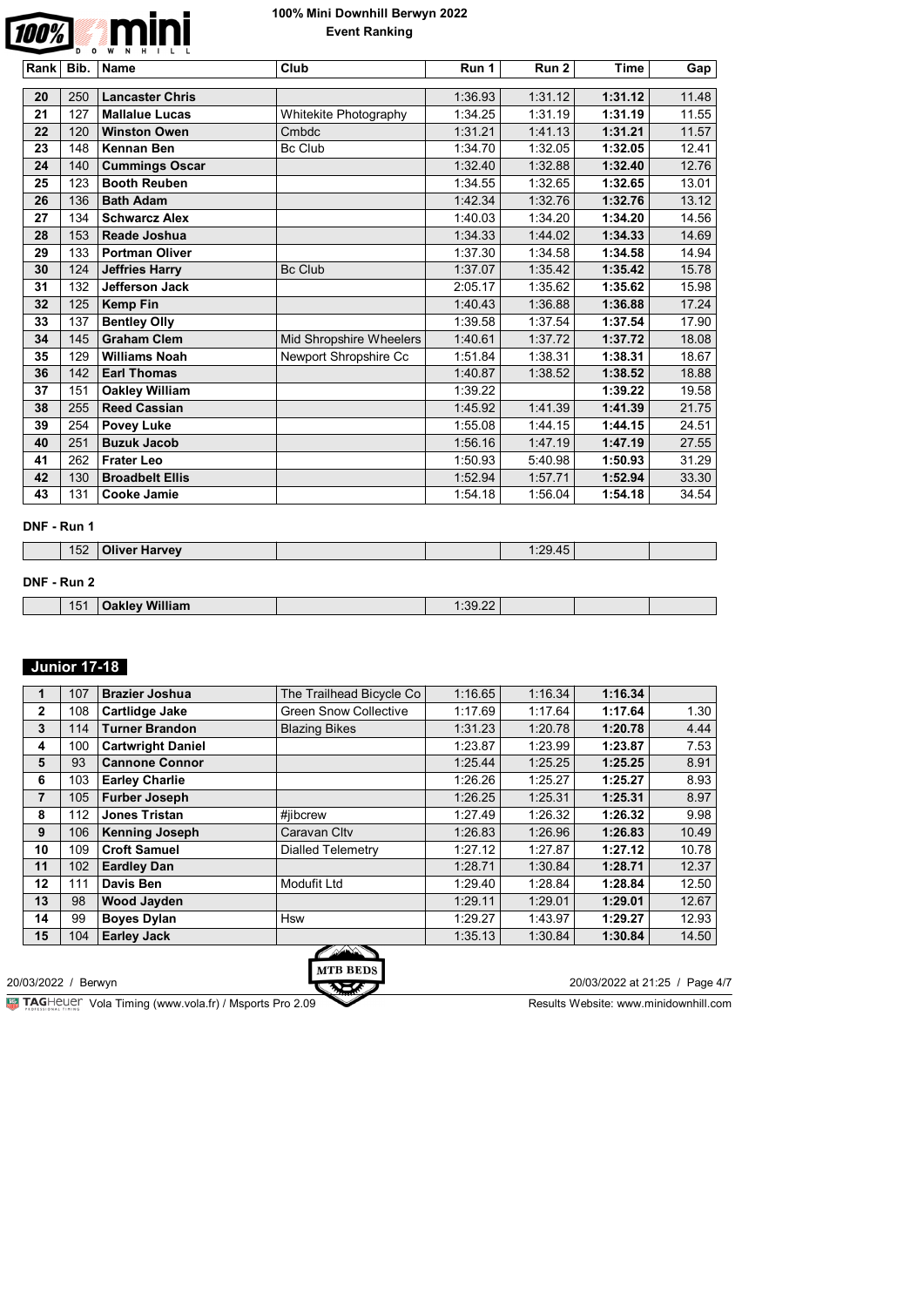

| <b>Rank</b> | Bib. | Name                    | Club    | Run 1   | Run 2   | Time    | Gap   |  |  |  |
|-------------|------|-------------------------|---------|---------|---------|---------|-------|--|--|--|
|             |      |                         |         |         |         |         |       |  |  |  |
| 16          | 110  | <b>Davies Lee</b>       | Bc Club | 1:31.90 | 1:32.01 | 1:31.90 | 15.56 |  |  |  |
| 17          | 95   | <b>Oakley Oliver</b>    |         | 1:33.27 | 1:35.90 | 1:33.27 | 16.93 |  |  |  |
| 18          | 92   | <b>Bolsover Owen</b>    |         | 2:57.76 | 1:36.06 | 1:36.06 | 19.72 |  |  |  |
| 19          | 96   | <b>Bennett William</b>  |         | 1:44.02 |         | 1:44.02 | 27.68 |  |  |  |
| 20          | 258  | <b>Roberts Charlie</b>  |         | 1:47.76 | 1:44.31 | 1:44.31 | 27.97 |  |  |  |
| 21          | 94   | <b>Margerison James</b> |         | 1:45.91 |         | 1:45.91 | 29.57 |  |  |  |
| 22          | 115  | <b>Charlton Oliver</b>  |         | 1:46.43 | 1:50.61 | 1:46.43 | 30.09 |  |  |  |
|             |      |                         |         |         |         |         |       |  |  |  |

#### **DNF - Run 2**

| 94<br>James<br>araarican<br>Mа<br>$\ddot{\phantom{0}}$ | n 4<br>. <i>. .</i> . |  |
|--------------------------------------------------------|-----------------------|--|
|--------------------------------------------------------|-----------------------|--|

# **Senior 19-29**

| 1              | 90  | <b>Rollason Harvey</b>  | 2wheelsonly Magura Ride Southe | 1:20.39 | 1:19.94 | 1:19.94 |       |
|----------------|-----|-------------------------|--------------------------------|---------|---------|---------|-------|
| $\mathbf{2}$   | 53  | <b>Powell Harvey</b>    | Darren Powell Suspension Ltd   | 1:23.14 | 1:20.15 | 1:20.15 | 0.21  |
| 3              | 85  | <b>Potts Ben</b>        | <b>Bot Squad</b>               | 1:22.80 | 1:21.30 | 1:21.30 | 1.36  |
| 4              | 248 | <b>Heves Brodie</b>     |                                | 1:24.58 | 1:21.33 | 1:21.33 | 1.39  |
| 5              | 80  | <b>Earle Edward</b>     | <b>Cycle Gear</b>              | 1:22.23 | 1:21.43 | 1:21.43 | 1.49  |
| 6              | 83  | <b>King Ethan</b>       |                                | 1:23.14 | 1:21.73 | 1:21.73 | 1.79  |
| $\overline{7}$ | 86  | <b>Roberts Elis</b>     | Beics Brenin / Antur Stiniog   | 1:25.39 | 1:23.50 | 1:23.50 | 3.56  |
| 8              | 87  | <b>Smith Louie</b>      | Team Ym Racing                 | 1:25.51 | 1:23.55 | 1:23.55 | 3.61  |
| 9              | 84  | Munn Joshua             | <b>Clee Cycles</b>             | 1:23.86 | 1:24.72 | 1:23.86 | 3.92  |
| 10             | 54  | <b>Gummerson Peter</b>  |                                | 1:24.93 | 1:23.94 | 1:23.94 | 4.00  |
| 11             | 70  | <b>Grayson Sam</b>      |                                | 1:24.13 | 1:29.67 | 1:24.13 | 4.19  |
| 12             | 82  | <b>Foster Nathan</b>    | Spokes Bike Shop               | 1:24.87 | 1:24.73 | 1:24.73 | 4.79  |
| 13             | 52  | <b>Lampkin Thomas</b>   |                                | 1:25.85 | 1:24.92 | 1:24.92 | 4.98  |
| 14             | 78  | <b>Ackroyd Jack</b>     | Cycle Gear Halifax/ Sixth Elem | 1:24.96 | 1:25.59 | 1:24.96 | 5.02  |
| 15             | 55  | <b>Marah Lewis</b>      |                                | 1:27.60 | 1:25.56 | 1:25.56 | 5.62  |
| 16             | 61  | <b>Townsend Lewis</b>   |                                | 1:26.90 | 1:27.83 | 1:26.90 | 6.96  |
| 17             | 76  | <b>Vann Alex</b>        |                                | 1:27.42 | 1:28.81 | 1:27.42 | 7.48  |
| 18             | 62  | <b>Turner William</b>   |                                | 1:30.15 | 1:28.25 | 1:28.25 | 8.31  |
| 19             | 56  | <b>Meagher Arran</b>    |                                | 1:32.16 | 1:28.47 | 1:28.47 | 8.53  |
| 20             | 57  | <b>Morris Bradley</b>   | Bc                             | 1:29.61 | 1:29.95 | 1:29.61 | 9.67  |
| 21             | 68  | <b>Bones Oliver</b>     |                                | 1:30.58 | 1:29.64 | 1:29.64 | 9.70  |
| 22             | 67  | <b>Owens Josh</b>       | Ronnie Mac                     | 1:31.84 | 1:29.80 | 1:29.80 | 9.86  |
| 23             | 69  | Doyle James             |                                | 1:31.54 | 1:32.44 | 1:31.54 | 11.60 |
| 24             | 72  | <b>Hughes Sam</b>       |                                | 1:31.60 | 1:32.31 | 1:31.60 | 11.66 |
| 25             | 51  | <b>Leah Thomas</b>      | Royal Navy                     | 1:38.99 | 1:31.67 | 1:31.67 | 11.73 |
| 26             | 73  | <b>Lewis Ollie</b>      | Torq Fitness // Viris Brand    | 1:31.74 | 1:33.64 | 1:31.74 | 11.80 |
| 27             | 66  | <b>Moore Elliot</b>     |                                | 1:58.79 | 1:33.04 | 1:33.04 | 13.10 |
| 28             | 59  | <b>Schofield George</b> |                                | 1:35.28 | 1:33.73 | 1:33.73 | 13.79 |
| 29             | 89  | <b>Fiendley James</b>   |                                | 1:34.46 | 1:34.33 | 1:34.33 | 14.39 |
| 30             | 65  | <b>Leah Rhys</b>        |                                | 1:35.10 | 1:34.83 | 1:34.83 | 14.89 |
| 31             | 253 | <b>Bolton Seth</b>      |                                | 1:37.63 | 1:35.89 | 1:35.89 | 15.95 |
| 32             | 74  | <b>Mckane Nathan</b>    | <b>Gnar Mech Cycles</b>        | 1:36.14 | 1:36.20 | 1:36.14 | 16.20 |
| 33             | 75  | <b>Shaw Russell</b>     |                                | 1:43.93 | 1:37.20 | 1:37.20 | 17.26 |
| 34             | 60  | <b>Stephens Ryan</b>    |                                | 1:46.70 | 1:39.74 | 1:39.74 | 19.80 |
| 35             | 58  | <b>Nicholls Luke</b>    | Eastbourne Rovers Cc           | 1:48.25 |         | 1:48.25 | 28.31 |
| 36             | 64  | <b>Bevan Gareth</b>     |                                | 2:06.38 | 2:08.74 | 2:06.38 | 46.44 |

**VOLAGE WEBSITE:** Vola Timing (www.vola.fr) / Msports Pro 2.09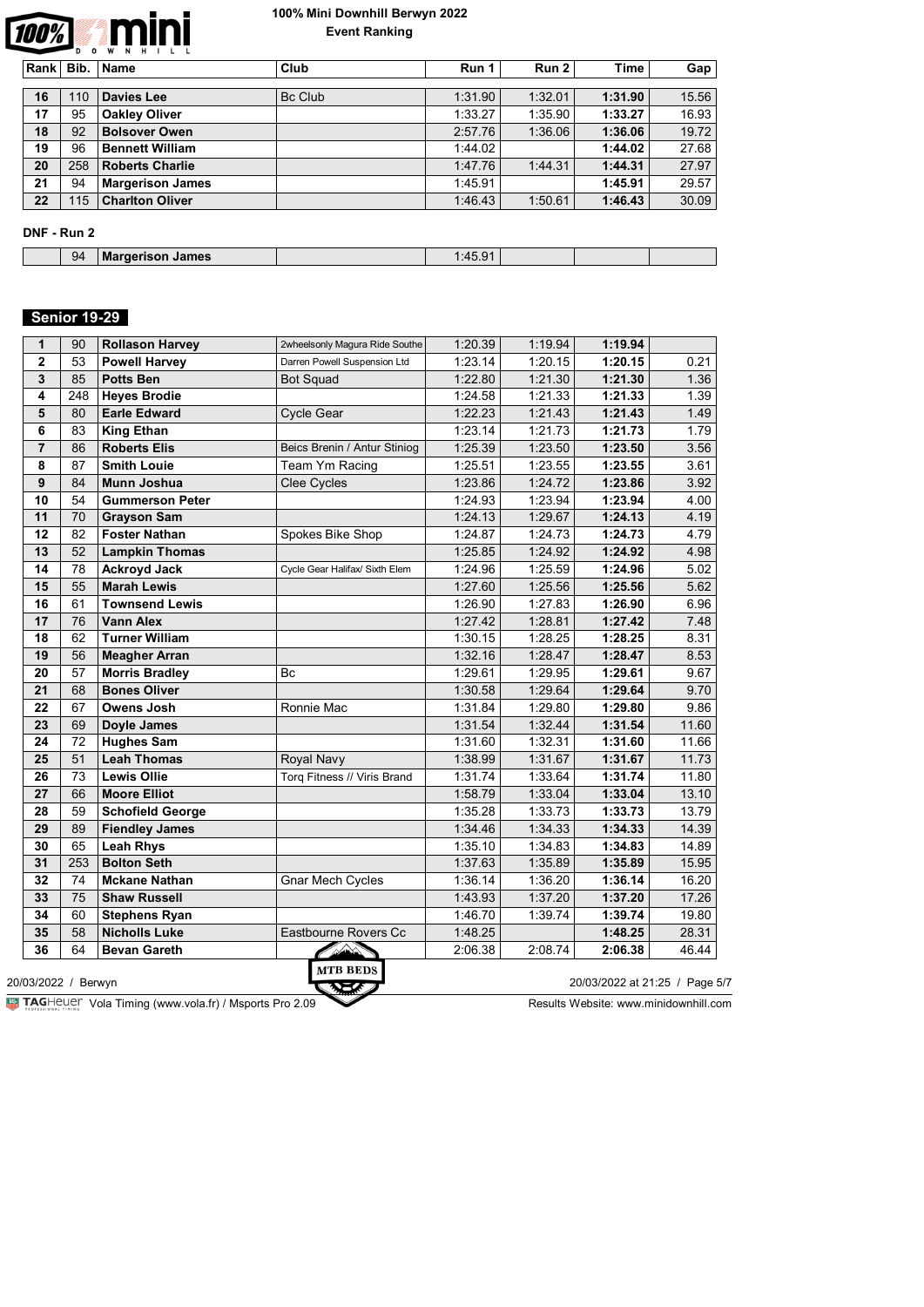

**Rank Bib. Name Club Run 1 Run 2 Time Gap**

 **Master 30-39** 

| 1              | 45  | <b>Hayes Kyle</b>       | The Collective Mtb          | 1:21.17 | 1:23.43 | 1:21.17 |       |
|----------------|-----|-------------------------|-----------------------------|---------|---------|---------|-------|
| $\overline{2}$ | 46  | <b>James Owain</b>      | Beics Brenin - J-Tech       | 1:24.28 | 1:23.56 | 1:23.56 | 2.39  |
| 3              | 29  | <b>Acott Richard</b>    |                             | 1:26.07 | 1:24.25 | 1:24.25 | 3.08  |
| 4              | 48  | <b>Hancock Jake</b>     | Hollywood Racing            | 1:25.16 | 1:24.71 | 1:24.71 | 3.54  |
| 5              | 49  | <b>Murray Liam</b>      |                             | 1:24.94 | 1:24.82 | 1:24.82 | 3.65  |
| 6              | 257 | <b>Roberts Dave</b>     | <b>Action Sports Timing</b> | 1:27.12 |         | 1:27.12 | 5.95  |
| $\overline{7}$ | 44  | <b>Crockett Sam</b>     |                             | 1:27.62 | 1:27.84 | 1:27.62 | 6.45  |
| 8              | 43  | <b>Barley Scott</b>     |                             | 1:28.27 | 1:34.35 | 1:28.27 | 7.10  |
| 9              | 42  | <b>Bartle Jonny</b>     | <b>Dhbartz</b>              | 1:31.30 | 1:28.46 | 1:28.46 | 7.29  |
| 10             | 33  | <b>Crookes Peter</b>    |                             | 1:29.47 | 1:28.68 | 1:28.68 | 7.51  |
| 11             | 34  | <b>Cunningham Sam</b>   | <b>Ruffneck Racing</b>      | 1:29.49 | 1:34.06 | 1:29.49 | 8.32  |
| 12             | 47  | <b>Rawcliffe Alex</b>   |                             | 1:39.10 | 1:29.94 | 1:29.94 | 8.77  |
| 13             | 32  | Chapman Jamie           |                             | 1:32.59 | 1:30.92 | 1:30.92 | 9.75  |
| 14             | 41  | <b>Wood Gavin</b>       | <b>Bc Club</b>              | 1:41.07 | 1:31.07 | 1:31.07 | 9.90  |
| 15             | 37  | <b>Johnson Drew</b>     | High Peak Cycles Rt         | 1:33.12 | 1:31.29 | 1:31.29 | 10.12 |
| 16             | 38  | <b>Mason Sam</b>        |                             | 1:33.98 | 1:32.04 | 1:32.04 | 10.87 |
| 17             | 27  | <b>James David</b>      |                             | 1:33.45 | 1:32.52 | 1:32.52 | 11.35 |
| 18             | 39  | <b>Morgan Simon</b>     |                             | 1:34.58 | 1:33.58 | 1:33.58 | 12.41 |
| 19             | 35  | <b>Evans Elliot</b>     |                             | 1:34.48 | 1:36.10 | 1:34.48 | 13.31 |
| 20             | 30  | <b>Still Harry</b>      | Sourbmx                     | 1:34.55 | 1:40.62 | 1:34.55 | 13.38 |
| 21             | 40  | <b>Roberts Martin</b>   | <b>Collective Mtb</b>       | 1:36.35 | 1:37.49 | 1:36.35 | 15.18 |
| 22             | 36  | <b>Evans Gareth</b>     |                             | 1:37.84 | 2:10.84 | 1:37.84 | 16.67 |
| 23             | 31  | <b>Bish Anthony</b>     |                             | 1:41.22 | 1:43.37 | 1:41.22 | 20.05 |
| 24             | 50  | <b>Stewart Stanford</b> |                             | 1:55.16 | 1:41.22 | 1:41.22 | 20.05 |
| 25             | 28  | <b>Roch Tom</b>         |                             | 1:50.22 | 1:48.49 | 1:48.49 | 27.32 |

### **Veteran 40+**

|                | 23  | <b>Francis Rob</b>     |                        | 1:24.53 | 1:23.58 | 1:23.58 |         |
|----------------|-----|------------------------|------------------------|---------|---------|---------|---------|
|                |     |                        |                        |         |         |         |         |
| $\overline{2}$ | 25  | Jones Oliver           | <b>Venture Bikes</b>   | 1:23.97 | 1:23.82 | 1:23.82 | 0.24    |
| 3              | 24  | <b>Hughes Stuart</b>   | Kev Factory Racing     | 1:38.72 | 1:23.84 | 1:23.84 | 0.26    |
| 4              | 22  | <b>Moore David</b>     | The Collective         | 1:26.65 | 1:27.57 | 1:26.65 | 3.07    |
| 5              | 14  | <b>Charlton Jamie</b>  | Coal Bikes             | 1:29.28 | 1:27.04 | 1:27.04 | 3.46    |
| 6              | 20  | <b>Baggott Simon</b>   |                        | 1:30.04 | 1:28.64 | 1:28.64 | 5.06    |
| $\overline{7}$ | 21  | <b>Masters Nick</b>    | <b>Downhill Circus</b> | 1:34.90 | 1:32.86 | 1:32.86 | 9.28    |
| 8              | 13  | <b>Brooker Craig</b>   | Team Bob Marley        | 1:34.72 | 1:34.10 | 1:34.10 | 10.52   |
| 9              | 15  | <b>Edge Colin</b>      | The Collective         | 1:34.76 | 1:34.69 | 1:34.69 | 11.11   |
| 10             | 16  | <b>Ellis Jason</b>     | Team Bob Marley        | 1:35.30 | 1:34.85 | 1:34.85 | 11.27   |
| 11             | 10  | <b>Roberts Stephen</b> |                        | 1:38.06 | 1:36.31 | 1:36.31 | 12.73   |
| 12             | 17  | <b>Hollis Steven</b>   |                        | 1:39.02 | 1:37.24 | 1:37.24 | 13.66   |
| 13             | 12  | <b>Dillon Olie</b>     | Rockguardz             | 1:39.20 | 1:39.76 | 1:39.20 | 15.62   |
| 14             | 260 | <b>Satti Darren</b>    |                        | 3:36.63 | 1:45.33 | 1:45.33 | 21.75   |
| 15             | 19  | <b>Lane Marc</b>       |                        | 1:50.96 | 1:46.92 | 1:46.92 | 23.34   |
| 16             | 11  | <b>Cousins Stephen</b> |                        | 3:04.72 |         | 3:04.72 | 1:41.14 |



20/03/2022 / Berwyn 20/03/2022 at 21:25 / Page 6/7

**Vola Timing (www.vola.fr) / Msports Pro 2.09**